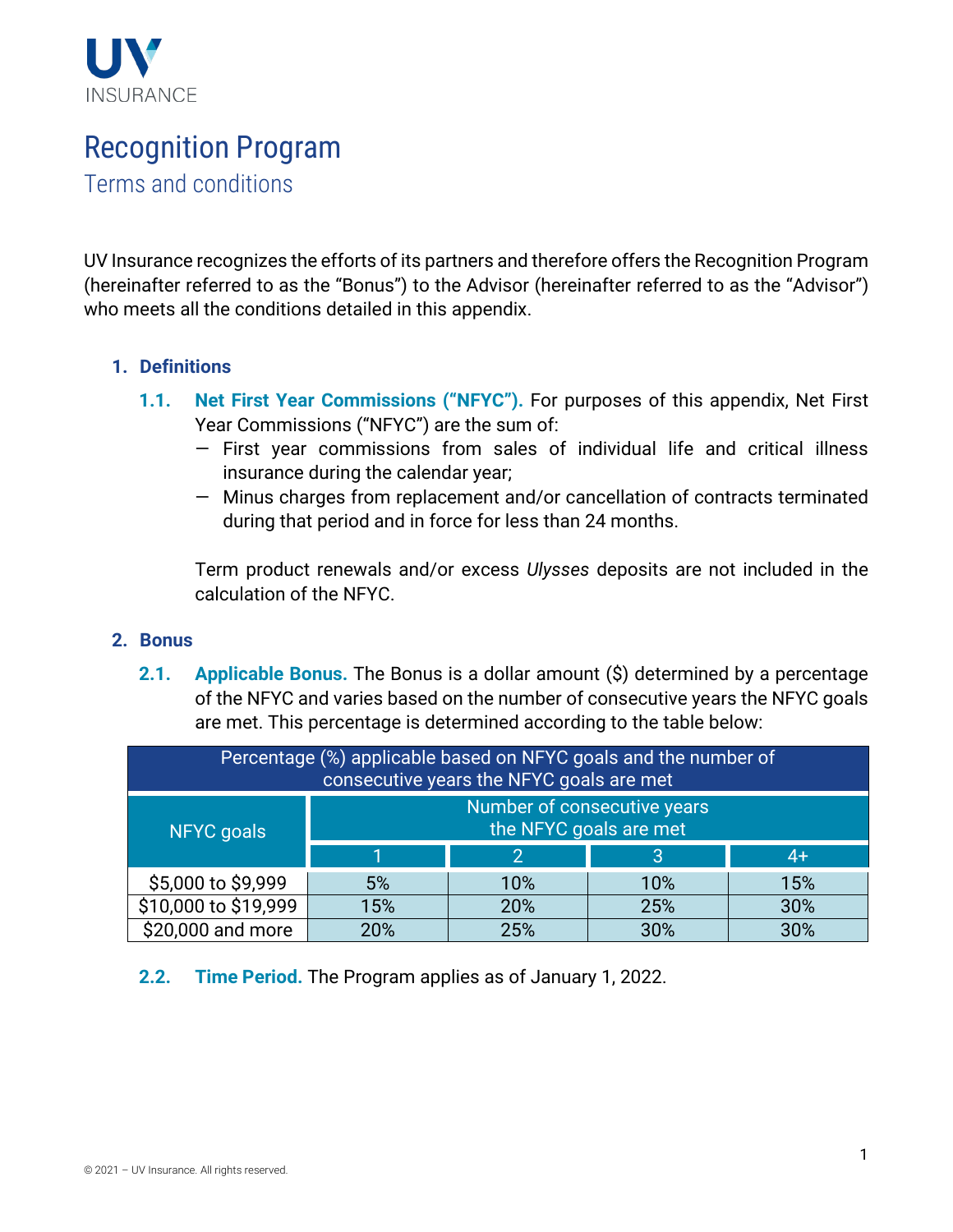

- **2.3. Exclusions.** The following items are excluded from the Bonus:
	- **2.3.1. Code for Multiple Advisors**. NFYC earned by more than one Advisor selling under the same code are excluded from the NFYC calculation.
	- **2.3.2. Personal Business**. Any personal business involving a member of the Advisor's immediate family (father, mother, brother, sister, spouse, children, stepchildren, or anyone living in the Advisor's home) as owner, life insured, or beneficiary is excluded from the NFYC calculation.
	- **2.3.3. Referral**. An advisor code used to remunerate, in whole or in part for referrals, is excluded from the NFYC calculation.

## **3. Bonus Payment**

- **3.1. Bonus Payment.** The Bonus is paid by UV Insurance the week following the Advisor reaches five thousand dollars (\$5,000) in NFYC. Thereafter, the Bonus will be paid weekly. The applicable percentage according to the table in Section 2.1 "Bonus" (hereinafter "the table") will be paid retroactively from the beginning of the calendar year. No bonus will be paid until the Advisor reaches five thousand dollars (\$5,000) in NFYC. If an Advisor reaches a 30% bonus in a calendar year, UV Insurance will pay the Bonus to the Advisor on the first dollar of NFYC in the subsequent year.
- **3.2. Retroactive Adjustment.** If, during the calendar year, the Advisor achieves a superior NFYC goal in the table (i.e., reaches ten thousand dollars [\$10,000] or more in NFYC), a retroactive adjustment will be applied by UV Insurance.
- **3.3. Percentage Maintained.** The percentage reached by the Advisor in the table is maintained as follows:
	- **3.3.1. Current Year.** Once the Advisor reaches a percentage in the table, that percentage will be maintained for the current calendar year. If the Advisor no longer qualifies at the end of the calendar year, UV Insurance will recover the Bonus in accordance with Section 3.4. "Bonus Recovery".
	- **3.3.2. Subsequent Year**. If the Advisor:
		- **i.** Qualifies for a percentage of Bonus in the current calendar year, he advances one year in the table and must meet the NFYC goals in that same calendar year to earn the applicable bonus;